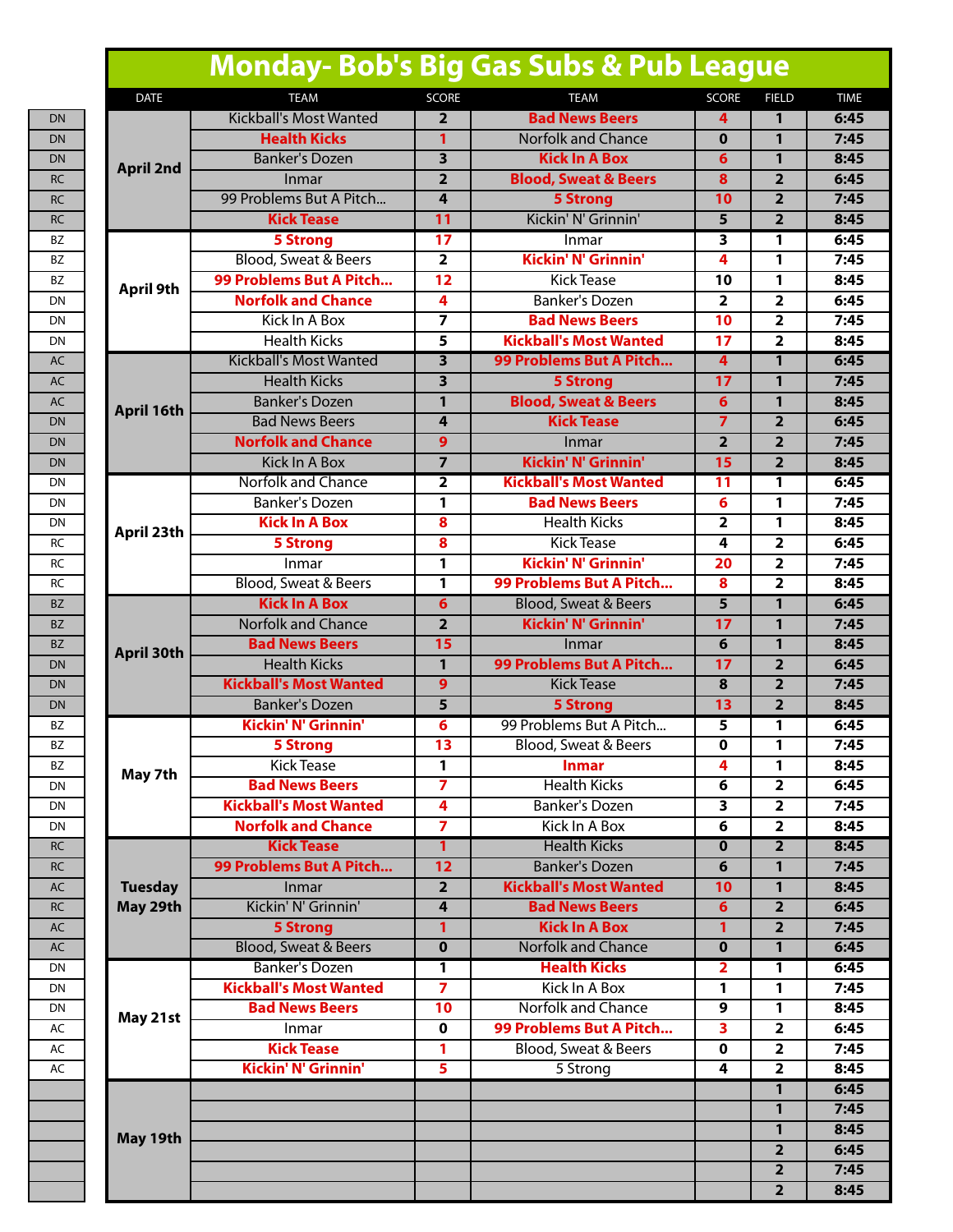# **Wednesday- Old Winston Social Club #2**

| <b>DATE</b>       | <b>TEAM</b>                                 | <b>SCORE</b>                 | <b>TEAM</b>                                   | <b>SCORE</b>                           | <b>FIELD</b>            | <b>TIME</b>  |
|-------------------|---------------------------------------------|------------------------------|-----------------------------------------------|----------------------------------------|-------------------------|--------------|
|                   | Pitch, Please                               | 2                            | <b>Santa Maria Grass Kickers</b>              | 3                                      | $\mathbf{1}$            | 6:45         |
|                   | <b>Kick Brawlers</b>                        | 6                            | <b>New Kicks on the Block</b>                 | 12                                     | $\mathbf{1}$            | 7:45         |
|                   | <b>Alcoballics Anonymous</b>                | 23                           | Saved By the Ball                             | $\overline{2}$                         | $\mathbf{1}$            | 8:45         |
| <b>April 4th</b>  | <b>We Got the Runs</b>                      | 20                           | <b>One Kick Wonders</b>                       | $\mathbf 0$                            | $\overline{\mathbf{2}}$ | 6:45         |
|                   | <b>Drunk Again &amp; Looking</b>            | 16                           | mywinston-salem.com                           | 8                                      | $\overline{\mathbf{2}}$ | 7:45         |
|                   | <b>Kickn' Balls &amp; Takin' Names</b>      | 6                            | <b>Honey Badgers</b>                          | $\overline{\mathbf{3}}$                | $\overline{2}$          | 8:45         |
|                   | mywinston-salem.com                         | 3                            | <b>We Got the Runs</b>                        | 18                                     | 1                       | 6:45         |
|                   | <b>One Kick Wonders</b>                     | 1                            | <b>Honey Badgers</b>                          | 8                                      | 1                       | 7:45         |
| April 11th        | Drunk Again & Looking                       | $\overline{4}$               | <b>Kickn' Balls &amp; Takin' Names</b>        | 5                                      | 1                       | 8:45         |
|                   | <b>Pitch, Please</b>                        | 6                            | Saved By the Ball                             | $\mathbf 0$                            | $\overline{2}$          | 6:45         |
|                   | <b>Kick Brawlers</b>                        | 4                            | <b>Alcoballics Anonymous</b>                  | 5                                      | $\overline{\mathbf{2}}$ | 7:45         |
|                   | Santa Maria Grass Kickers                   | 5                            | <b>PREHAB</b>                                 | 6                                      | $\overline{2}$          | 8:45         |
|                   | <b>Santa Maria Grass Kickers</b>            | $\overline{7}$               | Saved By the Ball                             | 3                                      | 1                       | 6:45         |
|                   | <b>Pitch, Please</b>                        | $\overline{4}$               | <b>Kick Brawlers</b>                          | $\overline{2}$                         | $\mathbf{1}$            | 7:45         |
|                   | <b>PREHAB</b>                               | $\overline{\mathbf{5}}$      | New Kicks on the Block                        | $\overline{2}$                         | $\mathbf{1}$            | 8:45         |
| <b>April 25th</b> | <b>We Got the Runs</b>                      | 11                           | <b>Honey Badgers</b>                          | $\overline{9}$                         | $\overline{2}$          | 6:45         |
|                   | mywinston-salem.com                         | 8                            | <b>Kickn' Balls &amp; Takin' Names</b>        | 11                                     | $\overline{2}$          | 7:45         |
|                   | <b>One Kick Wonders</b>                     | 5                            | <b>Drunk Again &amp; Looking</b>              | 9                                      | $\overline{2}$          | 8:45         |
|                   | Saved By the Ball                           | $\mathbf 0$                  | <b>New Kicks on the Block</b>                 | 6                                      | 1                       | 6:45         |
|                   | <b>Santa Maria Grass Kickers</b>            | 4                            | One Kick Wonders                              | 2                                      | 1                       | 7:45         |
| May 2rd           | <b>Alcoballics Anonymous</b>                | 3                            | <b>Honey Badgers</b>                          | 6                                      | 1                       | 8:45         |
|                   | <b>Kick Brawlers</b>                        | $\overline{2}$               | <b>Kickn' Balls &amp; Takin' Names</b>        | $\overline{7}$                         | $\overline{\mathbf{2}}$ | 6:45         |
|                   | <b>Pitch, Please</b>                        | 5                            | Drunk Again & Looking                         | 4                                      | $\overline{\mathbf{2}}$ | 7:45         |
|                   | <b>PREHAB</b>                               | 13                           | We Got the Runs                               | 12                                     | $\overline{2}$          | 8:45         |
|                   | <b>Alcoballics Anonymous</b>                | 8                            | Santa Maria Grass Kickers                     | 3                                      | 1                       | 6:45         |
| May 16th          | Saved By the Ball                           | $\overline{\mathbf{r}}$      | mywinston-salem.com                           | 11                                     | $\mathbf{1}$            | 7:35         |
|                   | <b>New Kicks on the Block</b>               | $6\overline{6}$              | <b>One Kick Wonders</b>                       | $\overline{\mathbf{0}}$                | $\mathbf{1}$            | 8:25         |
|                   | <b>Kickn' Balls &amp; Takin' Names</b>      | 10                           | Saved By the Ball                             | $\mathbf 0$                            | $\overline{1}$          | 9:15         |
|                   | Pitch, Please                               | $\overline{\mathbf{2}}$      | <b>We Got the Runs</b>                        | 14                                     | $\overline{\mathbf{2}}$ | 6:45         |
|                   | <b>PREHAB</b>                               | $\overline{9}$               | Kickn' Balls & Takin' Names                   | $\overline{\mathbf{3}}$                | $\overline{2}$          | 7:35         |
|                   | <b>Kick Brawlers</b>                        | 5                            | Drunk Again & Looking                         | 3                                      | $\overline{2}$          | 8:25         |
|                   | <b>Honey Badgers</b>                        | 11                           | Drunk Again & Looking                         | $\overline{2}$                         | $\overline{2}$          | 9:15         |
| 29-May            | mywinston-salem.com                         | 11                           | Santa Maria Grass Kickers                     | $\mathbf 0$                            | 1                       | 7:45         |
| 19-May            | <b>Honey Badgers</b>                        | 17                           | New Kicks on the Block                        | $\overline{2}$                         | 1                       | 10:00        |
|                   |                                             |                              |                                               |                                        |                         |              |
| 19-May            | New Kicks on the Block                      | 4                            | <b>Alcoballics Anonymous</b>                  | 5                                      | $\mathbf{1}$            | 11:00        |
| 31-May            | <b>PREHAB</b>                               | 4                            | <b>Pitch, Please</b>                          | 5                                      | $\overline{\mathbf{2}}$ | 9:15         |
|                   |                                             |                              |                                               |                                        | $\mathbf{1}$            | 6:45         |
|                   | Saved By the Ball<br><b>We Got the Runs</b> | 4                            | <b>Kick Brawlers</b><br>Drunk Again & Looking | 15                                     | $\overline{1}$          | 7:35         |
|                   | <b>PREHAB</b>                               | 14                           | <b>Alcoballics Anonymous</b>                  | $\overline{\mathbf{3}}$                | $\mathbf{1}$            | 8:25         |
|                   | Kickn' Balls & Takin' Names                 | $\overline{2}$<br>1          | <b>We Got the Runs</b>                        | 17                                     | $\mathbf{1}$            | 9:15         |
| May 23rd          | <b>New Kicks on the Block</b>               |                              |                                               | 8                                      | $\overline{\mathbf{2}}$ |              |
|                   | <b>Kickn' Balls &amp; Takin' Names</b>      | $\overline{\mathbf{2}}$<br>4 | Pitch, Please<br><b>One Kick Wonders</b>      | $\mathbf 0$<br>$\overline{\mathbf{2}}$ | $\overline{2}$          | 6:45<br>7:35 |
|                   | <b>Honey Badgers</b>                        | $6\overline{6}$              | mywinston-salem.com                           | 5                                      | $\overline{2}$          | 8:25         |
|                   | mywinston-salem.com                         | $\overline{2}$               | <b>One Kick Wonders</b>                       | 12                                     | $\overline{2}$          | 9:15         |
|                   | <b>Honey Badgers</b>                        | 5                            | Pitch, Please                                 | $\mathbf{1}$                           | $\overline{1}$          | 6:45         |
|                   | <b>New Kicks on the Block</b>               | 4                            | Santa Maria Grass Kickers                     | 1                                      | 1                       | 7:35         |
|                   | <b>We Got the Runs</b>                      | 13                           | <b>Kick Brawlers</b>                          | 3                                      | 1                       | 8:25         |
|                   | Santa Maria Grass Kickers                   | 1                            | <b>Kick Brawlers</b>                          | 5.                                     | 1                       | 9:15         |
| May 30th          | <b>One Kick Wonders</b>                     | $\overline{\mathbf{2}}$      | <b>Alcoballics Anonymous</b>                  | 6                                      | $\overline{\mathbf{2}}$ | 6:45         |
|                   | mywinston-salem.com                         | 1                            | <b>PREHAB</b>                                 | $\overline{\mathbf{3}}$                | $\overline{2}$          | 7:35         |
|                   | Drunk Again & Looking                       | $\mathbf 0$                  | <b>Alcoballics Anonymous</b>                  | 5                                      | $\overline{\mathbf{2}}$ | 8:25         |
|                   | Saved By the Ball                           | 2                            | <b>PREHAB</b>                                 | 16                                     | 2                       | 9:15         |
|                   |                                             |                              |                                               |                                        |                         |              |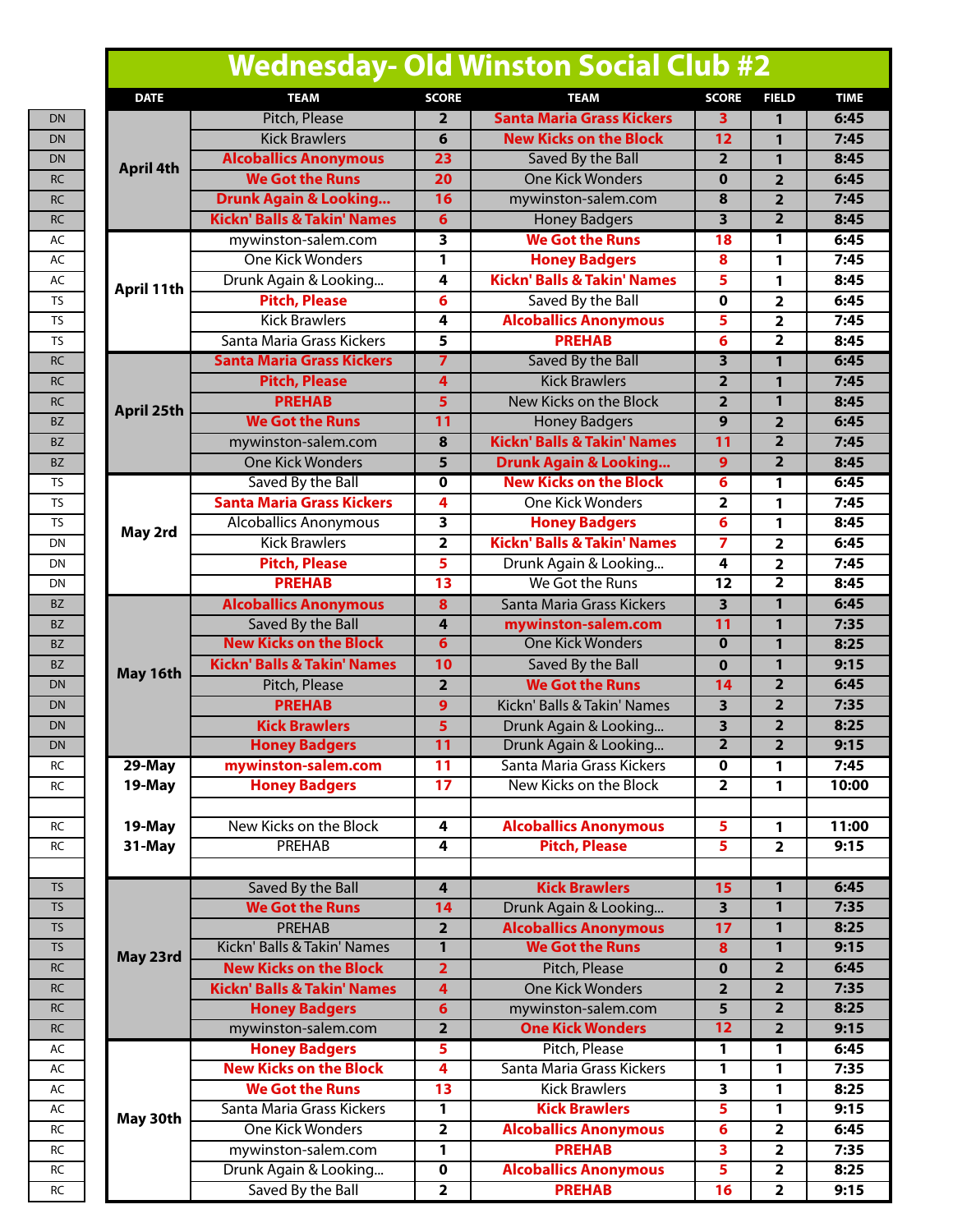| <b>DATE</b>      | <b>TEAM</b>                                  | <b>SCORE</b>                 | <b>TEAM</b>                                          | <b>SCORE</b>            | <b>FIELD</b>      | <b>TIME</b>  |
|------------------|----------------------------------------------|------------------------------|------------------------------------------------------|-------------------------|-------------------|--------------|
|                  | <b>Balls N Dolls</b>                         | 4                            | CrossFit Kernersville                                | 1                       | 1                 | 6:30         |
|                  | <b>CrossFit Kernersville</b>                 | $\overline{7}$               | All Over Towing                                      | $\mathbf 0$             | 1                 | 7:30         |
| <b>April 4th</b> |                                              |                              |                                                      |                         |                   |              |
|                  |                                              |                              |                                                      |                         |                   |              |
|                  |                                              |                              |                                                      |                         |                   |              |
|                  | All Over Towing                              | 4                            | <b>Balls N Dolls</b>                                 | 15                      | 1                 | 6:30         |
|                  | <b>All Over Towing</b>                       | 7                            | <b>Just One More</b>                                 | 8                       | 1                 | 7:30         |
| April 11th       | <b>CrossFit Kernersville</b>                 | $\overline{\mathbf{3}}$      | <b>Ball Busters</b>                                  | $\overline{\mathbf{2}}$ | 1                 | 8:30         |
|                  |                                              |                              |                                                      |                         |                   |              |
|                  | <b>Ball Busters</b>                          | $\overline{\mathbf{3}}$      | <b>Balls N Dolls</b>                                 | 4                       | 1                 | 6:30         |
|                  | <b>All Over Towing</b>                       | 9                            | <b>Ball Busters</b>                                  | 1                       | 1                 | 7:30         |
| April 25th       | <b>Just One More</b>                         | $\overline{\mathbf{5}}$      | CrossFit Kernersville                                | 4                       | $\mathbf{1}$      | 8:30         |
|                  |                                              |                              |                                                      |                         |                   |              |
|                  | <b>Balls N Dolls</b>                         |                              | <b>CrossFit Kernersville</b>                         |                         |                   | 6:30         |
|                  | <b>Ball Busters</b>                          | $\overline{\mathbf{2}}$      | <b>Balls N Dolls</b>                                 | 5<br>5                  | 1<br>1            | 7:30         |
|                  | <b>Just One More</b>                         | 3<br>$\overline{\mathbf{8}}$ | <b>All Over Towing</b>                               | 6                       | 1                 | 8:30         |
| May 2nd          |                                              |                              |                                                      |                         |                   |              |
|                  |                                              |                              |                                                      |                         |                   |              |
|                  | <b>Balls N Dolls</b>                         | $\overline{5}$               | <b>Just One More</b>                                 | $\overline{7}$          | 1                 | 6:30         |
|                  | <b>Just One More</b>                         | 3                            | <b>CrossFit Kernersville</b>                         | $\overline{2}$          | 1                 | 7:30         |
|                  | <b>All Over Towing</b>                       | $\overline{\mathbf{0}}$      | <b>Ball Busters</b>                                  | 1                       | 1                 | 8:30         |
| May 16th         | <b>CrossFit Kernersville</b>                 | $\overline{\mathbf{4}}$      | <b>Ball Busters</b>                                  | $\mathbf{1}$            | 1                 | 9:30         |
|                  |                                              |                              |                                                      |                         |                   |              |
|                  | <b>CrossFit Kernersville</b>                 | 6                            | All Over Towing                                      | 3                       | 1                 | 6:30         |
|                  | All Over Towing                              | 1                            | <b>Balls N Dolls</b>                                 | 7                       | 1                 | 7:20         |
| May 23rd         | <b>Just One More</b>                         | $\overline{7}$               | <b>Balls N Dolls</b>                                 | 0                       | 1                 | 8:10         |
|                  | <b>Ball Busters</b>                          | $\mathbf 0$                  | <b>Just One More</b>                                 | 8                       | 1                 | 9:00         |
|                  | <b>Ball Busters</b>                          | 6                            | <b>Just One More</b>                                 | 8                       | 1                 | 9:50         |
|                  | <b>Ball Busters</b>                          |                              | <b>All Over Towing</b>                               |                         | 1                 | 6:30         |
|                  | <b>Ball Busters</b>                          |                              | <b>Just One More</b><br><b>CrossFit Kernersville</b> |                         | 1                 | 7:30         |
| May 30th         | <b>Balls N Dolls</b><br><b>Just One More</b> |                              | <b>CrossFit Kernersville</b>                         |                         | 1<br>$\mathbf{1}$ | 8:30<br>9:30 |
|                  |                                              |                              |                                                      |                         |                   |              |
|                  |                                              |                              |                                                      |                         |                   |              |
|                  |                                              |                              |                                                      |                         |                   |              |
|                  |                                              |                              |                                                      |                         |                   |              |
|                  |                                              |                              |                                                      |                         |                   |              |
|                  |                                              |                              |                                                      |                         |                   |              |
|                  |                                              |                              |                                                      |                         |                   |              |
|                  |                                              |                              |                                                      |                         |                   |              |
|                  |                                              |                              |                                                      |                         |                   |              |
|                  |                                              |                              |                                                      |                         |                   |              |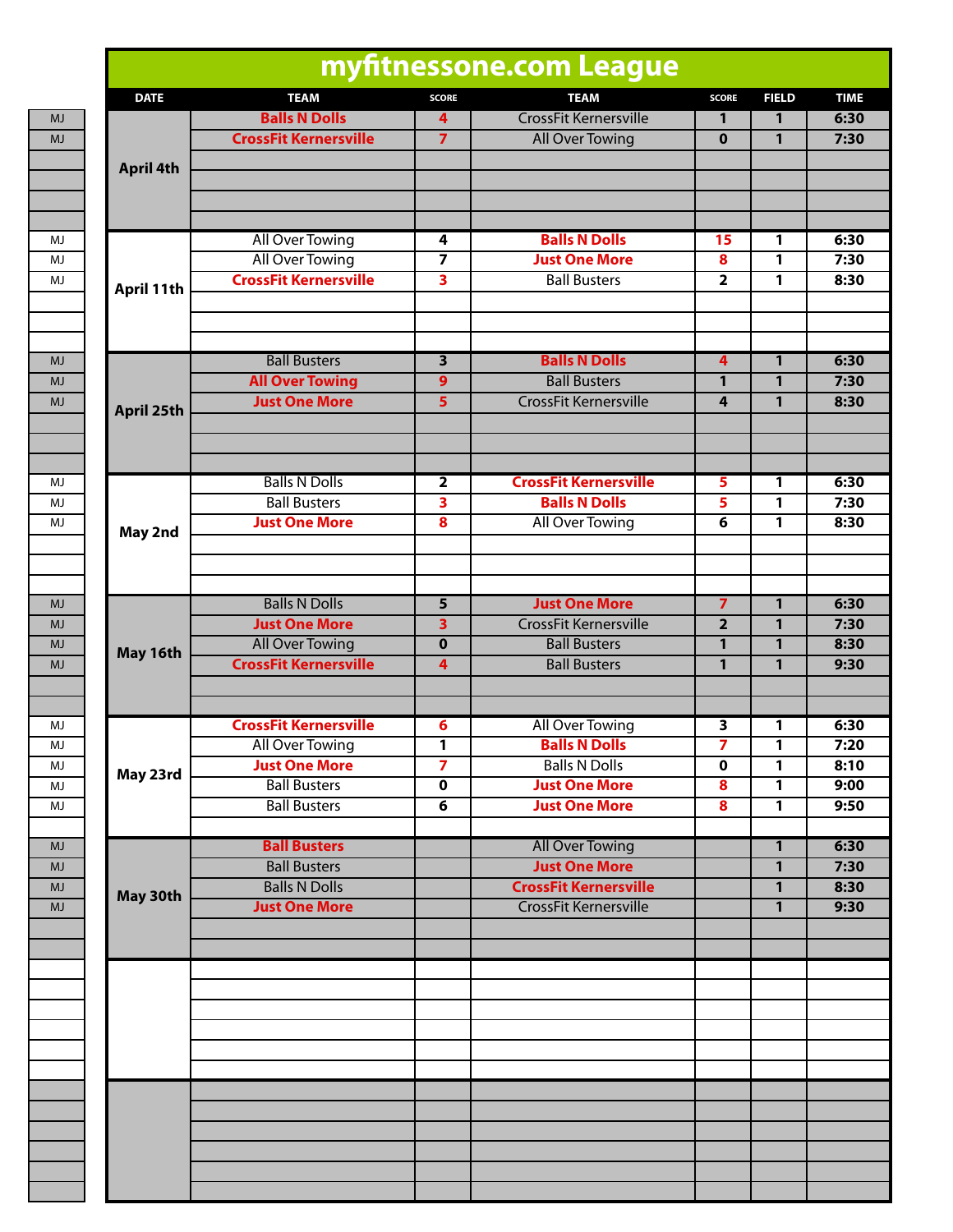# **Thursday- Old Winston Social Club League #1**

| <b>DATE</b>       | <b>TEAM</b>               | <b>SCORE</b>            | <b>TEAM</b>                                 | <b>SCORE</b>            | <b>FIELD</b>            | <b>TIME</b> |
|-------------------|---------------------------|-------------------------|---------------------------------------------|-------------------------|-------------------------|-------------|
|                   | <b>Freeballers</b>        | 3                       | <b>Grass Lightning</b>                      | 4                       | 1                       | 6:45        |
|                   | <b>Recess Warriors</b>    | $\mathbf{1}$            | <b>Grass Lightning</b>                      | 8                       | 1                       | 7:45        |
| May 24th          | <b>Suck My Kick</b>       | $\overline{2}$          | <b>Ballchinians</b>                         | $\mathbf 0$             | $\mathbf{1}$            | 8:45        |
|                   | <b>Recess Warriors</b>    | $\mathbf{1}$            | <b>Hecklers</b>                             | $\overline{6}$          | $\overline{2}$          | 6:45        |
|                   | America!                  | 3                       | The Most Interesting Team                   | 8                       | $\overline{2}$          | 7:45        |
| 31-May            | <b>Pushers</b>            | $\overline{\mathbf{3}}$ | <b>Roger's Moustache</b>                    | 16                      | $\overline{2}$          | 9:15        |
|                   | <b>Ballchinians</b>       | 2                       | <b>Freeballers</b>                          | 3                       | 1                       | 6:45        |
|                   | <b>America!</b>           | 5                       | Freeballers                                 | 1                       | 1                       | 7:45        |
|                   | <b>Suck My Kick</b>       | $\overline{\mathbf{2}}$ | <b>Roger's Moustache</b>                    | $\overline{12}$         | $\mathbf{1}$            | 8:45        |
| April 12th        | <b>America!</b>           | $\overline{18}$         | <b>Hecklers</b>                             | 1                       | $\overline{2}$          | 6:45        |
|                   | <b>Grass Lightning</b>    | $\overline{7}$          | The Most Interesting Team                   | 6                       | $\overline{\mathbf{2}}$ | 7:45        |
|                   | <b>Pushers</b>            | $\overline{23}$         | <b>Recess Warriors</b>                      | 1                       | $\overline{\mathbf{2}}$ | 8:45        |
|                   | <b>Freeballers</b>        |                         |                                             | $\mathbf 0$             | 1                       | 6:45        |
|                   | <b>America!</b>           | 1<br>5                  | The Most Interesting Team<br><b>Pushers</b> |                         | $\mathbf{1}$            | 7:45        |
|                   | <b>Pushers</b>            | 10                      |                                             | 1<br>13                 |                         |             |
| <b>April 19th</b> |                           |                         | <b>Suck My Kick</b>                         |                         | $\mathbf{1}$            | 8:45        |
|                   | <b>Grass Lightning</b>    | $\overline{7}$          | <b>Hecklers</b>                             | $\overline{1}$          | $\overline{2}$          | 6:45        |
|                   | <b>Suck My Kick</b>       | $\overline{25}$         | <b>Recess Warriors</b>                      | 4                       | $\overline{2}$          | 7:45        |
|                   | <b>Ballchinians</b>       | $\mathbf 0$             | <b>Roger's Moustache</b>                    | 15                      | $\overline{2}$          | 8:45        |
|                   | The Most Interesting Team | 9                       | Hecklers                                    | 3                       | 1                       | 6:45        |
|                   | <b>Hecklers</b>           | $\overline{\mathbf{2}}$ | <b>Ballchinians</b>                         | 4                       | 1                       | 7:35        |
| May 31st          | <b>Grass Lightning</b>    | 1                       | Pushers                                     | 0                       | 1                       | 8:25        |
|                   | <b>Ballchinians</b>       | 4                       | <b>Recess Warriors</b>                      | $\overline{\mathbf{2}}$ | $\overline{2}$          | 6:45        |
|                   | Suck My Kick              | 0                       | <b>America!</b>                             | 5                       | $\overline{\mathbf{2}}$ | 7:35        |
|                   | <b>Roger's Moustache</b>  | 6                       | Freeballers                                 | 1                       | $\overline{\mathbf{2}}$ | 8:25        |
| May 3rd           | <b>Freeballers</b>        | $\overline{z}$          | <b>Hecklers</b>                             | 4                       | 1                       | 6:45        |
|                   | <b>Roger's Moustache</b>  | 15                      | <b>Recess Warriors</b>                      | 3                       | $\mathbf{1}$            | 7:45        |
|                   | <b>Roger's Moustache</b>  | 12                      | The Most Interesting Team                   | $\overline{5}$          | $\mathbf{1}$            | 8:45        |
|                   | <b>Ballchinians</b>       | $\mathbf 0$             | <b>America!</b>                             | 13                      | $\overline{2}$          | 6:45        |
|                   | The Most Interesting Team | 4                       | <b>Pushers</b>                              | $\overline{\mathbf{3}}$ | $\overline{2}$          | 7:45        |
|                   | <b>Grass Lightning</b>    | 9                       | <b>Suck My Kick</b>                         | 10                      | $\overline{2}$          | 8:45        |
|                   | <b>Recess Warriors</b>    | $\overline{\mathbf{2}}$ | <b>Freeballers</b>                          | 19                      | 1                       | 6:45        |
|                   | Hecklers                  | 1                       | <b>Pushers</b>                              | 11                      | 1                       | 7:45        |
| May 10th          | Roger's Moustache         | $\overline{2}$          | <b>America!</b>                             | 5                       | 1                       | 8:45        |
|                   | <b>Ballchinians</b>       | 0                       | <b>Grass Lightning</b>                      | 6                       | $\mathbf{2}$            | 6:45        |
|                   | The Most Interesting Team | 9                       | <b>Suck My Kick</b>                         | 1                       | $\overline{2}$          | 7:45        |
|                   |                           |                         |                                             |                         | $\overline{\mathbf{2}}$ | 8:45        |
|                   | <b>Recess Warriors</b>    | $\mathbf 0$             | <b>America!</b>                             | 26                      | 1                       | 6:45        |
|                   | <b>Hecklers</b>           | $\overline{2}$          | <b>Suck My Kick</b>                         | 20                      | $\mathbf{1}$            | 7:45        |
| May 17th          | <b>Freeballers</b>        | $\overline{\mathbf{3}}$ | <b>Pushers</b>                              | $\overline{\mathbf{4}}$ | $\mathbf{1}$            | 8:45        |
|                   | <b>Roger's Moustache</b>  | $\overline{5}$          | <b>Grass Lightning</b>                      | $\overline{\mathbf{3}}$ | $\overline{2}$          | 6:45        |
|                   | The Most Interesting Team | $\overline{7}$          | <b>Ballchinians</b>                         | 4                       | $\overline{2}$          | 7:45        |
|                   |                           |                         |                                             |                         | $\overline{2}$          | 8:45        |
|                   |                           |                         |                                             |                         | 1                       | 6:45        |
|                   |                           |                         |                                             |                         | 1                       | 7:45        |
|                   |                           |                         |                                             |                         | $\mathbf{1}$            | 8:45        |
|                   |                           |                         |                                             |                         | $\overline{2}$          | 6:45        |
|                   |                           |                         |                                             |                         | $\overline{2}$          | 7:45        |
|                   |                           |                         |                                             |                         | $\overline{2}$          | 8:45        |
|                   |                           |                         |                                             |                         | $\mathbf{1}$            | 6:45        |
|                   |                           |                         |                                             |                         | $\mathbf{1}$            | 7:45        |
|                   |                           |                         |                                             |                         | $\mathbf{1}$            | 8:45        |
|                   |                           |                         |                                             |                         | $\overline{2}$          | 6:45        |
|                   |                           |                         |                                             |                         | $\overline{\mathbf{2}}$ | 7:45        |
|                   |                           |                         |                                             |                         | $\overline{2}$          | 8:45        |
|                   |                           |                         |                                             |                         |                         |             |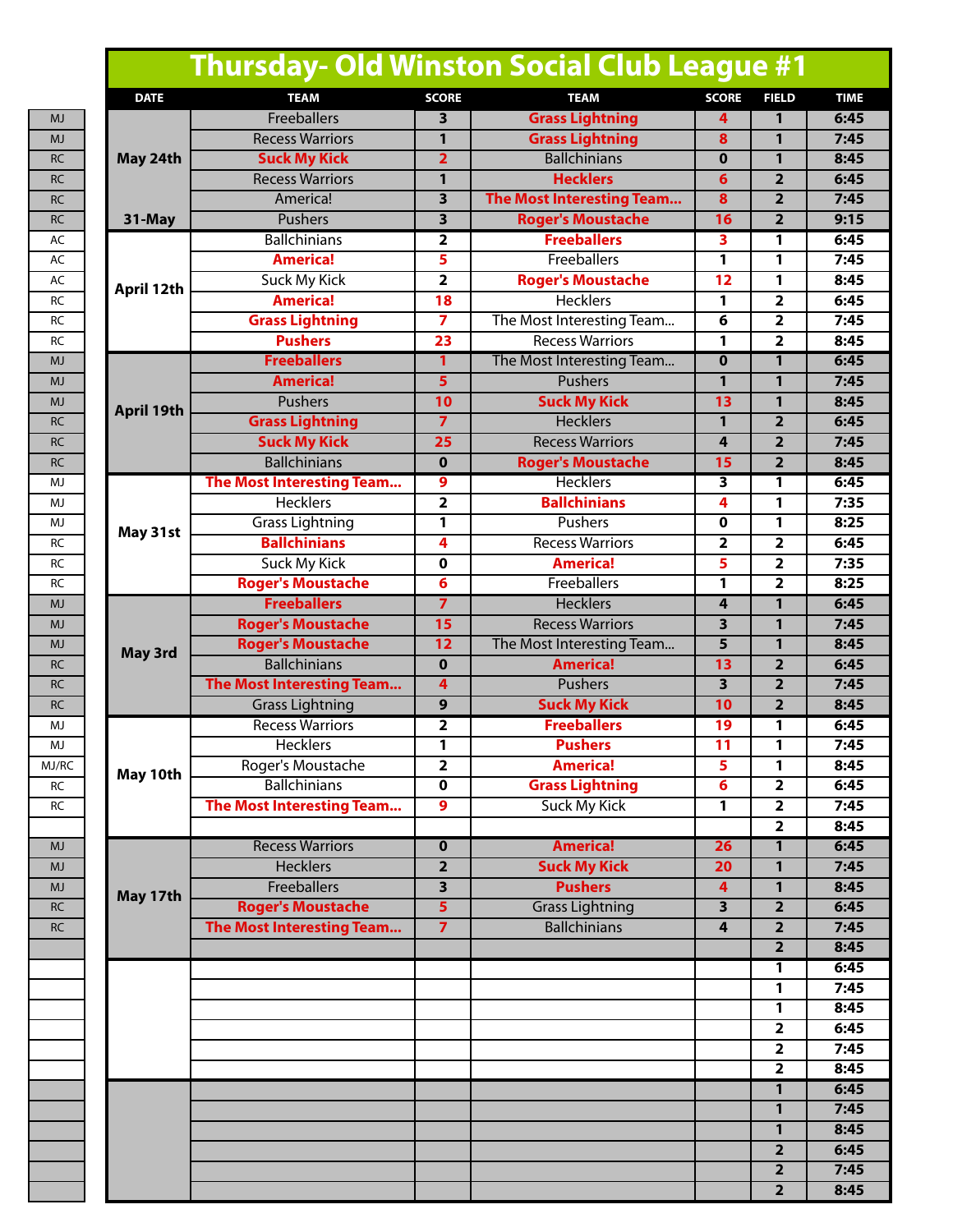| <b>Playoffs</b>   |                                           |                         |                                |                         |                         |             |
|-------------------|-------------------------------------------|-------------------------|--------------------------------|-------------------------|-------------------------|-------------|
| <b>DATE</b>       | <b>TEAM</b>                               | <b>SCORE</b>            | <b>TEAM</b>                    | <b>SCORE</b>            | <b>FIELD</b>            | <b>TIME</b> |
|                   | <b>Health Kicks</b>                       | 1                       | <b>Inmar</b>                   | 3                       | 1                       | 6:45        |
|                   | <b>Blood, Sweat &amp; Beers</b>           | $\mathbf 0$             | <b>Hecklers</b>                | $\overline{\mathbf{2}}$ | 1                       | 7:45        |
| Monday,           | <b>Honey Badgers</b>                      | $\overline{7}$          | <b>Kick In A Box</b>           | $\mathbf{1}$            | $\mathbf{1}$            | 8:45        |
| <b>June 4th</b>   | <b>Norfolk and Chance</b>                 | 5                       | Saved By the Ball              | $\overline{2}$          | $\overline{2}$          | 6:45        |
|                   | <b>Norfolk and Chance</b>                 | $\overline{2}$          | <b>Kickin' N' Grinnin'</b>     | 4                       | $\overline{\mathbf{2}}$ | 7:45        |
|                   | <b>Kickball's Most Wanted</b>             | 1                       | <b>Balls N Dolls</b>           | $\mathbf 0$             | $\overline{2}$          | 8:45        |
|                   | <b>Drunk Again &amp; Looking to Score</b> | 1                       | <b>All Over Towing</b>         | $\mathbf 0$             | 1                       | 6:45        |
|                   | Kickn' Balls & Takin' Names               | $\overline{\mathbf{2}}$ | <b>Kick Tease</b>              | 5                       | 1                       | 7:45        |
| Wednesday,        | <b>PREHAB</b>                             | $\overline{ }$          | Santa Maria Grass Kickers      | 1                       | 1                       | 8:45        |
| June 6th          | mywinston-salem.com                       | 5                       | <b>One Kick Wonders</b>        | 4                       | $\overline{2}$          | 6:45        |
|                   | <b>Kick Brawlers</b>                      | 5                       | <b>Bankers Dozen</b>           | 4                       | $\overline{\mathbf{2}}$ | 7:45        |
|                   | 99 Problems But a Pitch Aint One          | $\overline{\mathbf{z}}$ | <b>Pitch, Please</b>           | 12                      | $\overline{\mathbf{2}}$ | 8:45        |
|                   | <b>Ballchinians</b>                       | $\overline{1}$          | <b>Ball Buster</b>             | $\mathbf 0$             | 1                       | 6:45        |
|                   | The Most Interesting Team                 | $\overline{7}$          | <b>CrossFit Kernersville</b>   | $\mathbf{0}$            | 1                       | 7:45        |
| Thursday,         | <b>Suck My Kick</b>                       | $\overline{\mathbf{6}}$ | New Kicks on the Block         | 5                       | 1                       | 8:45        |
| <b>June 7th</b>   | <b>Freeballers</b>                        | $\overline{7}$          | <b>Grass Lightning</b>         | $\overline{2}$          | $\overline{\mathbf{2}}$ | 6:45        |
|                   | <b>Pushers</b>                            | $\overline{12}$         | <b>Recess Warriors</b>         | $\mathbf{0}$            | $\overline{2}$          | 7:45        |
|                   |                                           |                         |                                |                         | $\overline{2}$          | 8:45        |
|                   |                                           |                         |                                |                         | 1                       | 6:45        |
|                   | <b>Bad News Beers</b>                     | 4                       | mywinston-salem.com            | 3                       | 1                       | 7:45        |
| Monday,           | <b>Bad News Beers</b>                     | 1                       | <b>Freeballers</b>             | $\overline{12}$         | 1                       | 8:45        |
| June 11th         | 5 Strong                                  | $\overline{\mathbf{3}}$ | <b>Pushers</b>                 | 16                      | $\overline{2}$          | 6:45        |
|                   | <b>Pushers</b>                            | $\overline{11}$         | <b>Kick Tease</b>              | 6                       | 2                       | 7:45        |
|                   | <b>Kickin' N Grinnin</b>                  | $\overline{13}$         | <b>PREHAB</b>                  | $\overline{11}$         | $\overline{\mathbf{2}}$ | 8:45        |
|                   | <b>We Got The Runs</b>                    | 14                      | Drunk Again & Looking to Score | 1                       | 1                       | 6:45        |
|                   | <b>Alcoballics Anonymous</b>              | $\overline{9}$          | Inmar                          | $\mathbf{0}$            | $\mathbf{1}$            | 7:45        |
| <b>Wednesday,</b> | <b>Alcoballics Anonymous</b>              |                         | <b>Pitch, Please</b>           |                         | 1                       | 8:45        |
| June 13th         | <b>Just One More</b>                      | 9                       | <b>Ballchinians</b>            | 3                       | $\overline{2}$          | 6:45        |
|                   | <b>Just One More</b>                      | 4                       | <b>Suck My Kick</b>            | 5                       | $\overline{2}$          | 7:45        |
|                   | <b>We Got The Runs</b>                    | 16                      | <b>Kickball's Most Wanted</b>  | $\overline{\mathbf{3}}$ | $\overline{2}$          | 8:45        |
|                   | <b>America!</b>                           | 6                       | <b>Hecklers</b>                | $\mathbf 0$             | 1                       | 6:45        |
|                   | America!                                  | 11                      | The Most Intersing Team        | U                       | 1                       | 7:45        |
| Thursday,         |                                           |                         |                                |                         | 1                       | 8:45        |
| June 14th         | <b>Roger's Moustache</b>                  | 14                      | <b>Kick Brawlers</b>           | $\mathbf 0$             | $\mathbf{2}$            | 6:45        |
|                   | <b>Roger's Moustache</b>                  | 12                      | <b>Honey Badgers</b>           | 4                       | $\overline{\mathbf{2}}$ | 7:45        |
|                   |                                           |                         |                                |                         | $\overline{\mathbf{2}}$ | 8:45        |
|                   |                                           |                         |                                |                         | 1                       | 6:45        |
|                   | Make-up Date                              |                         |                                |                         | 1                       | 7:45        |
| Monday,           |                                           |                         |                                |                         | $\mathbf{1}$            | 8:45        |
| June 18th         |                                           |                         |                                |                         | $\overline{2}$          | 6:45        |
|                   |                                           |                         |                                |                         | $\overline{2}$          | 7:45        |
|                   |                                           |                         |                                |                         | $\overline{2}$          | 8:45        |
|                   | <b>Suck My Kick</b>                       |                         | Kickin' N' Grinnin'            |                         |                         | 6:45        |
|                   | <b>Pitch, Please</b>                      | 6<br>$\overline{7}$     | Freeballers                    | 1                       | 1                       |             |
|                   |                                           |                         |                                | 1                       | 1                       | 7:45        |
| Wednesday,        |                                           |                         |                                |                         | $\mathbf{1}$            | 8:45        |
| June 20th         | <b>America!</b>                           | 13                      | Pushers                        | 7                       | $\overline{\mathbf{2}}$ | 6:45        |
|                   | We Got The Run                            | 4                       | <b>Roger's Moustache</b>       | $\overline{7}$          | $\overline{\mathbf{2}}$ | 7:45        |
|                   |                                           |                         |                                |                         | $\overline{\mathbf{2}}$ | 8:45        |
|                   | <b>Suck My Kick</b>                       | 10                      | Pitch, Please                  |                         | 1                       | 6:45        |
|                   | Pitch, Please                             | $\mathbf 0$             | <b>Roger's Moustache</b>       | $\bf{8}$                | 1                       | 7:45        |
| Thursday,         |                                           |                         |                                |                         | $\mathbf{1}$            | 8:45        |
| June 21st         | <b>America!</b>                           | 6                       | Roger's Moustache              | 5                       | $\overline{2}$          | 6:45        |
|                   | <b>Suck My Kick</b>                       | $\overline{11}$         | America!                       | 4                       | $\overline{\mathbf{2}}$ | 7:45        |
|                   |                                           |                         |                                |                         | $\overline{2}$          | 8:45        |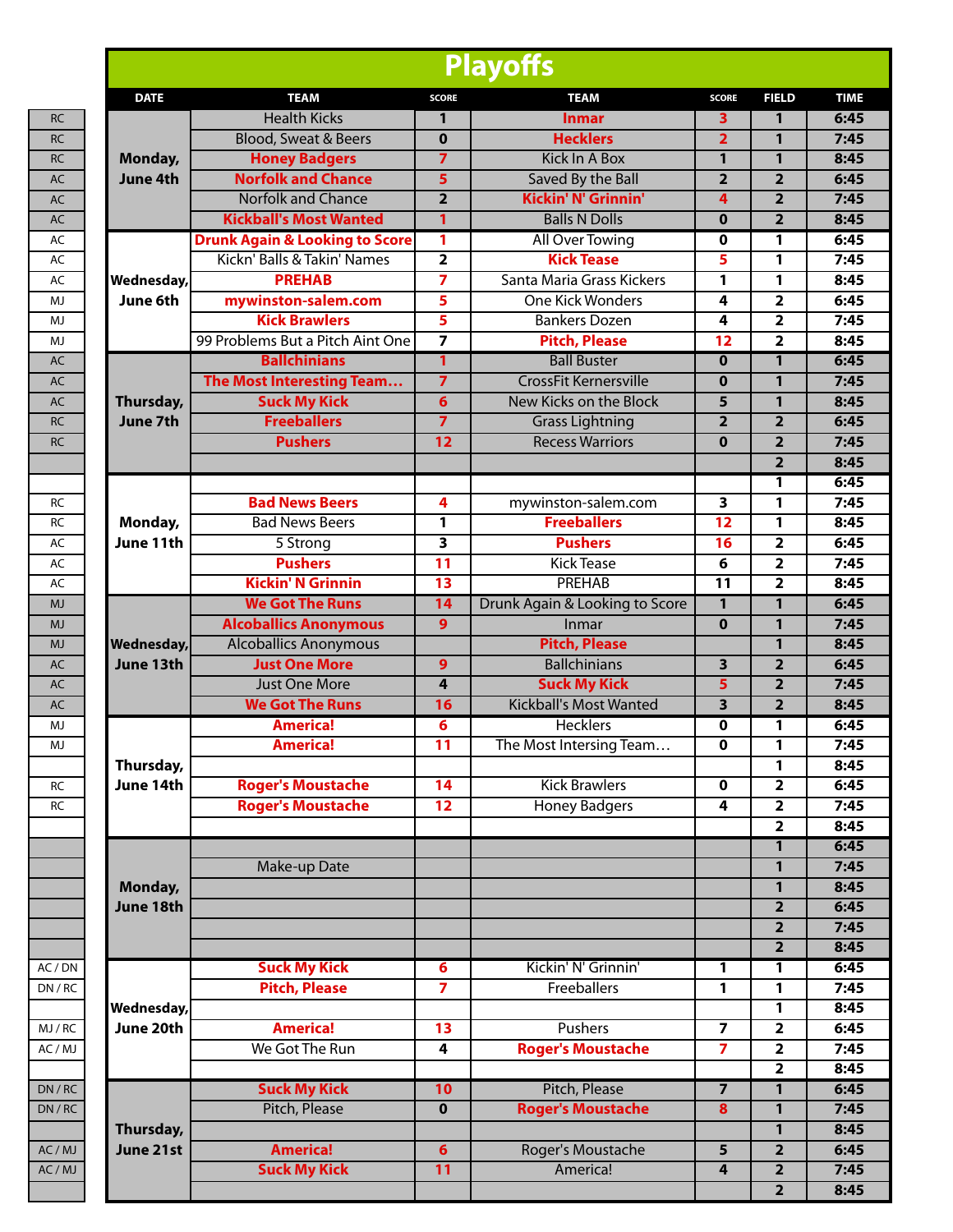# **Monday- Bob's Big Gas Sub & Pub League**

| <b>BEER DIVISION</b>            |                |   |       |
|---------------------------------|----------------|---|-------|
| <b>Team</b>                     | W              |   | PCT.  |
| <b>Bad News Beers</b>           | 7              |   | 0.875 |
| <b>Kickball's Most Wanted</b>   | 6              | 2 | 0.750 |
| Kick in a Box                   | 4              | 4 | 0.500 |
| <b>Norfolk and Chance</b>       | 3              | 5 | 0.375 |
| <b>Health Kicks</b>             | 2              | 6 | 0.250 |
| <b>Banker's Dozen</b>           | 0              | 8 | 0.000 |
| <b>SUB DIVISION</b>             |                |   |       |
| <b>Team</b>                     | W              |   | PCT.  |
| <b>5 Strong</b>                 | 7              |   | 0.875 |
| Kickin' N' Grinnin'             | 6              | າ | 0.750 |
| 99 Problems But A Pitch         | 6              | C | 0.750 |
| <b>Kick Tease</b>               | 4              | 4 | 0.500 |
| <b>Blood, Sweat &amp; Beers</b> | $\overline{2}$ | 6 | 0.250 |
| llnmar                          |                |   | 0.125 |

**Division Winner**

| myfitnessone.com League      |   |  |       |  |  |  |  |
|------------------------------|---|--|-------|--|--|--|--|
| <b>KERNERSVILLE DIVISION</b> |   |  |       |  |  |  |  |
| Team.                        | W |  | PCT.  |  |  |  |  |
| <b>Just One More</b>         | 8 |  | 1.000 |  |  |  |  |
| <b>CrossFit Kernersville</b> |   |  | 0.625 |  |  |  |  |
| <b>Balls N Dolls</b>         |   |  | 0.625 |  |  |  |  |
| <b>Ball Busters</b>          |   |  | 0.125 |  |  |  |  |
| <b>All Over Towing</b>       |   |  | 0.125 |  |  |  |  |
| .                            |   |  |       |  |  |  |  |

**Division Winner**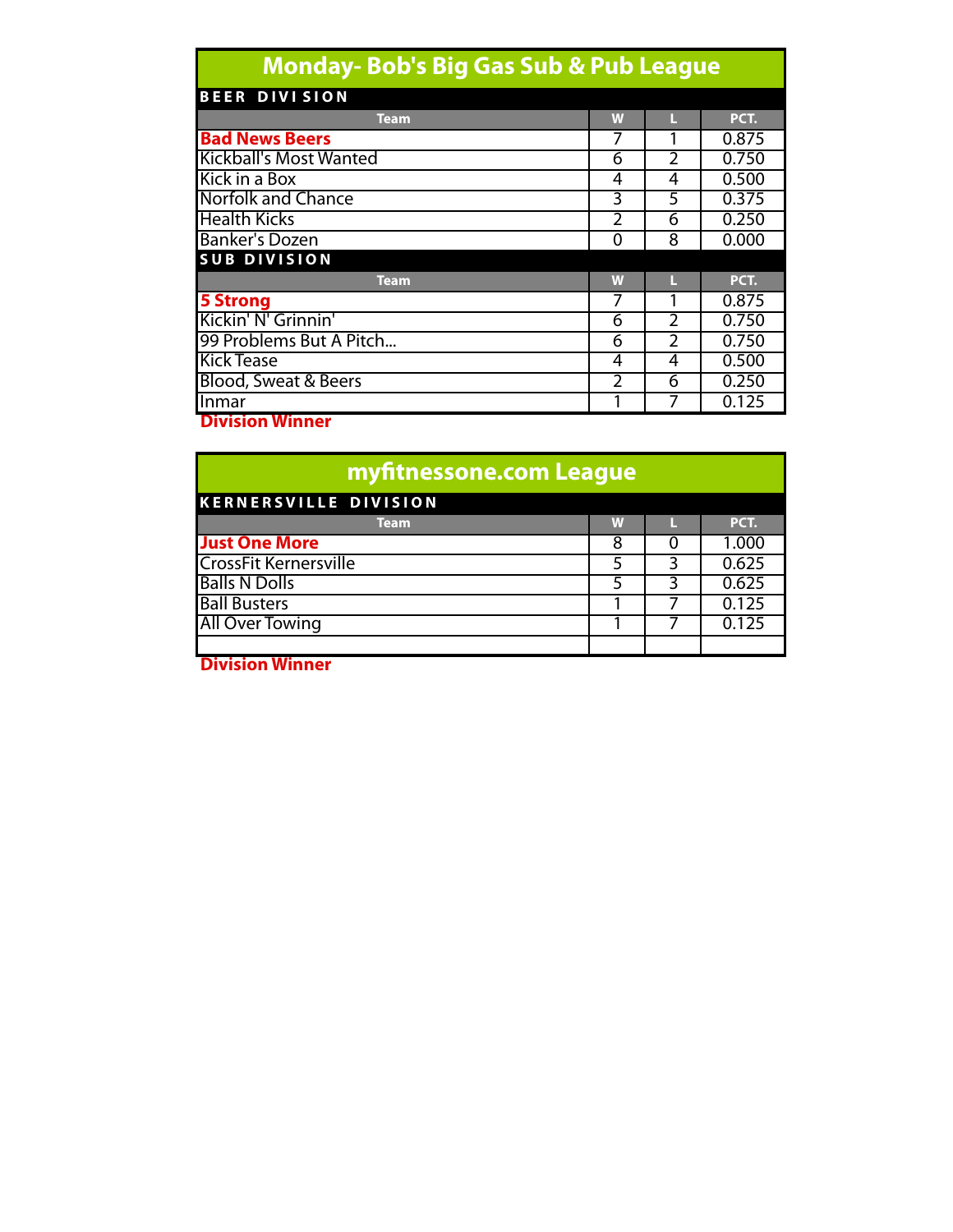| <b>Thursday- Old Winston Social Club League #1</b> |   |   |       |  |  |  |  |
|----------------------------------------------------|---|---|-------|--|--|--|--|
| <b>HARRINGTON DIVISION</b>                         |   |   |       |  |  |  |  |
| <b>Team</b>                                        | W |   | PCT.  |  |  |  |  |
| <b>America!</b>                                    |   |   | 0.875 |  |  |  |  |
| <b>Freeballers</b>                                 | 4 | 4 | 0.500 |  |  |  |  |
| <b>Pushers</b>                                     | 3 | 5 | 0.375 |  |  |  |  |
| <b>Hecklers</b>                                    |   | 7 | 0.125 |  |  |  |  |
| <b>Recess Warriors</b>                             | 0 | 8 | 0.000 |  |  |  |  |
|                                                    |   |   |       |  |  |  |  |
| <b>PESTI DIVISION</b>                              |   |   |       |  |  |  |  |
| <b>Team</b>                                        | W |   | PCT.  |  |  |  |  |
| <b>Roger's Moustache</b>                           |   |   | 0.875 |  |  |  |  |
| <b>Grass Lightning</b>                             | 6 | フ | 0.750 |  |  |  |  |
| The Most Interesting Team                          | 5 | 3 | 0.625 |  |  |  |  |
| <b>Suck My Kick</b>                                | 5 | 3 | 0.625 |  |  |  |  |
| <b>Ballchinians</b>                                | 2 | 6 | 0.250 |  |  |  |  |

**Division Winner**

| <b>Wednesday- Old Winston Social Club League #2</b> |                |                |       |  |  |  |
|-----------------------------------------------------|----------------|----------------|-------|--|--|--|
| <b>OTHER DIVISION</b>                               |                |                |       |  |  |  |
| <b>Team</b>                                         | W              | П              | PCT.  |  |  |  |
| <b>We Got The Runs</b>                              |                |                | 0.875 |  |  |  |
| Kickn' Balls & Takin' Names                         | 6              | $\overline{2}$ | 0.750 |  |  |  |
| <b>Honey Badgers</b>                                | 6              | $\mathfrak{D}$ | 0.750 |  |  |  |
| Drunk Again & Looking                               | $\overline{2}$ | 6              | 0.250 |  |  |  |
| mywinston-salem.com                                 | 2              | 6              | 0.250 |  |  |  |
| <b>One Kick Wonders</b>                             |                |                | 0.125 |  |  |  |
| <b>ANOTHER DIVISION</b>                             |                |                |       |  |  |  |
| <b>Team</b>                                         | W              |                | PCT.  |  |  |  |
| <b>Alcoballics Anonymous</b>                        | 7              | 1              | 0.875 |  |  |  |
| <b>PREHAB</b>                                       | 6              | $\mathfrak{D}$ | 0.750 |  |  |  |
| New Kicks on the Block                              | 5              | 3              | 0.625 |  |  |  |
| Pitch, Please                                       | 4              | 4              | 0.500 |  |  |  |
| <b>Kick Brawlers</b>                                | 3              | 5              | 0.375 |  |  |  |
| Santa Maria Grass Kickers                           | 3              | 5              | 0.375 |  |  |  |
| Saved By the Ball                                   | 0              | 8              | 0.000 |  |  |  |

**Division Winner**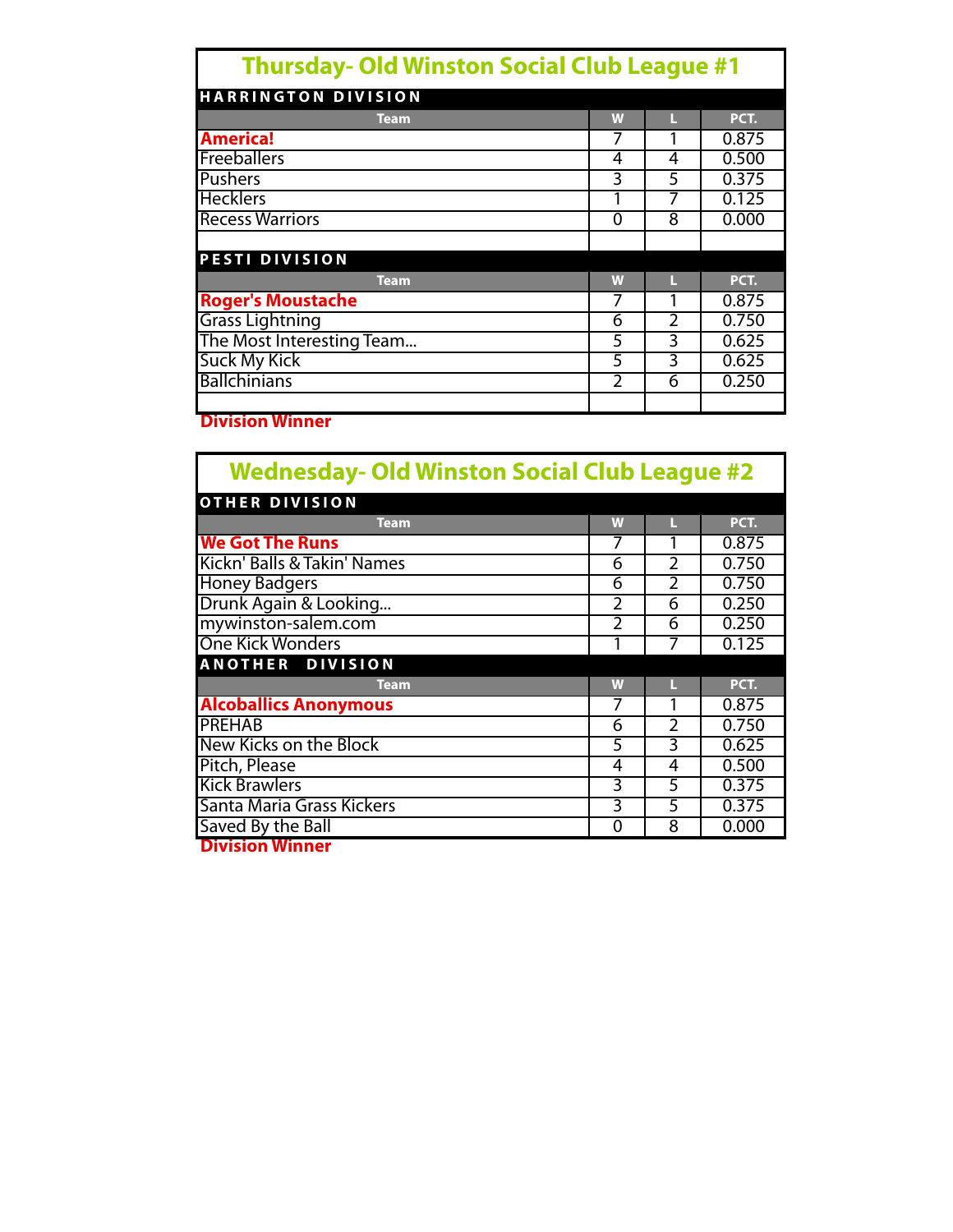## Playo ff Rankings

#### TOP 7 SEEDS WILL BE DIVISION WINNERS TOP 24 TEAMS RECEIVE A FIRST ROUND BYE

|                         | <b>SEED</b>     |                         | <b>TEAM</b>                     | W                       | L              | PCT.  |
|-------------------------|-----------------|-------------------------|---------------------------------|-------------------------|----------------|-------|
|                         | 18-May          | $(+/-)$                 |                                 |                         |                |       |
| 1                       | 1               | $\Omega$                | <b>Just One More</b>            | 8                       | $\overline{0}$ | 1.000 |
| $\overline{\mathbf{2}}$ | 1               | $-1$                    | America!                        | 7                       | 1              | 0.875 |
| 3                       | 9               | 6                       | We Got The Runs                 | 7                       | 1              | 0.875 |
| 4                       | $\overline{5}$  | $\mathbf{1}$            | <b>Bad News Beers</b>           | $\overline{7}$          | $\mathbf{1}$   | 0.875 |
| 5                       | 10              | $\overline{5}$          | <b>Alcoballics Anonymous</b>    | 7                       | $\mathbf{1}$   | 0.875 |
| 6                       | $\overline{5}$  | $-1$                    | Roger's Moustache               | 7                       | 1              | 0.875 |
| $\overline{\mathbf{z}}$ | $\mathbf{1}$    | $-6$                    | 5 Strong                        | $\overline{7}$          | 1              | 0.875 |
|                         |                 |                         |                                 |                         |                |       |
| 8                       | 8               | 0                       | Kickin' N' Grinnin'             | 6                       | $\overline{2}$ | 0.750 |
| $\overline{9}$          | $\mathbf{1}$    | $-8$                    | <b>PREHAB</b>                   | $\overline{6}$          | $\overline{2}$ | 0.750 |
| 10                      | $\overline{5}$  | $-5$                    | Kickn' Balls & Takin' Names     | 6                       | $\overline{2}$ | 0.750 |
| 11                      | $\overline{17}$ | $\overline{6}$          | Honey Badgers                   | 6                       | $\overline{2}$ | 0.750 |
| $\overline{12}$         | $\overline{12}$ | $\overline{0}$          | 99 Problems But A Pitch         | $\overline{6}$          | $\overline{2}$ | 0.750 |
| 13                      | 17              | 4                       | <b>Grass Lightning</b>          | 6                       | $\overline{2}$ | 0.750 |
| 14                      | $\overline{13}$ | $-1$                    | <b>Kickball's Most Wanted</b>   | 6                       | $\overline{2}$ | 0.750 |
| 15                      | $\overline{22}$ | $\overline{7}$          | The Most Interesting Team       | 5                       | $\overline{3}$ | 0.625 |
| 16                      | $\overline{13}$ | -3                      | <b>Suck My Kick</b>             | 5                       | 3              | 0.625 |
| $\overline{17}$         | $\overline{10}$ | $-7$                    | New Kicks on the Block          | 5                       | 3              | 0.625 |
| $\overline{18}$         | $\overline{21}$ | $\overline{3}$          | <b>CrossFit Kernersville</b>    | $\overline{5}$          | 3              | 0.625 |
| 19                      | 13              | $-6$                    | <b>Balls N Dolls</b>            | $\overline{5}$          | 3              | 0.625 |
| $\overline{20}$         | $\overline{13}$ | $-7$                    | Freeballers                     | $\overline{\mathbf{4}}$ | $\overline{4}$ | 0.500 |
| $\overline{21}$         | $\overline{17}$ | $-4$                    | Pitch, Please                   | $\overline{4}$          | $\overline{4}$ | 0.500 |
| 22                      | $\overline{22}$ | $\mathbf 0$             | Kick In A Box                   | $\overline{4}$          | $\overline{4}$ | 0.500 |
| $\overline{23}$         | $\overline{26}$ | $\overline{3}$          | <b>Kick Tease</b>               | $\overline{4}$          | 4              | 0.500 |
| 24                      | 17              | $-7$                    | Santa Maria Grass Kickers       | 3                       | 5              | 0.375 |
| 25                      | 22              | $-3$                    | <b>Norfolk and Chance</b>       | $\overline{\mathbf{3}}$ | 5              | 0.375 |
| 26                      | 22              | $-4$                    | <b>Pushers</b>                  | $\overline{\mathbf{3}}$ | 5              | 0.375 |
| $\overline{27}$         | 30              | $\overline{3}$          | <b>Kick Brawlers</b>            | $\overline{3}$          | 5              | 0.375 |
| 28                      | 31              | $\overline{3}$          | <b>Health Kicks</b>             | $\overline{2}$          | 6              | 0.250 |
| 29                      | 29              | 0                       | mywinston-salem.com             | $\overline{2}$          | 6              | 0.250 |
| 30                      | 26              | $-4$                    | Drunk Again & Looking           | $\overline{2}$          | 6              | 0.250 |
| 31                      | 26              | $-5$                    | <b>Blood, Sweat &amp; Beers</b> | $\overline{2}$          | 6              | 0.250 |
| $\overline{32}$         | $\overline{35}$ | $\overline{\mathbf{3}}$ | <b>Ballchinians</b>             | 2                       | 6              | 0.250 |
| 33                      | 31              | $-2$                    | <b>Ball Busters</b>             | 1                       | $\overline{7}$ | 0.125 |
| 34                      | 35              | $\mathbf{1}$            | <b>Hecklers</b>                 | 1                       | $\overline{7}$ | 0.125 |
| 35                      | 31              | $-4$                    | <b>All Over Towing</b>          | 1                       | $\overline{7}$ | 0.125 |
| 36                      | 35              | $-1$                    | <b>One Kick Wonders</b>         | 1                       | $\overline{7}$ | 0.125 |
| 37                      | 31              | -6                      | Inmar                           | 1                       | 7              | 0.125 |
| 38                      | 35              | $-3$                    | <b>Banker's Dozen</b>           | $\mathbf 0$             | 8              | 0.000 |
| 39                      | 35              | $-4$                    | <b>Recess Warriors</b>          | $\pmb{0}$               | 8              | 0.000 |
| 40                      | 35              | $-5$                    | Saved By the Ball               | $\pmb{0}$               | 8              | 0.000 |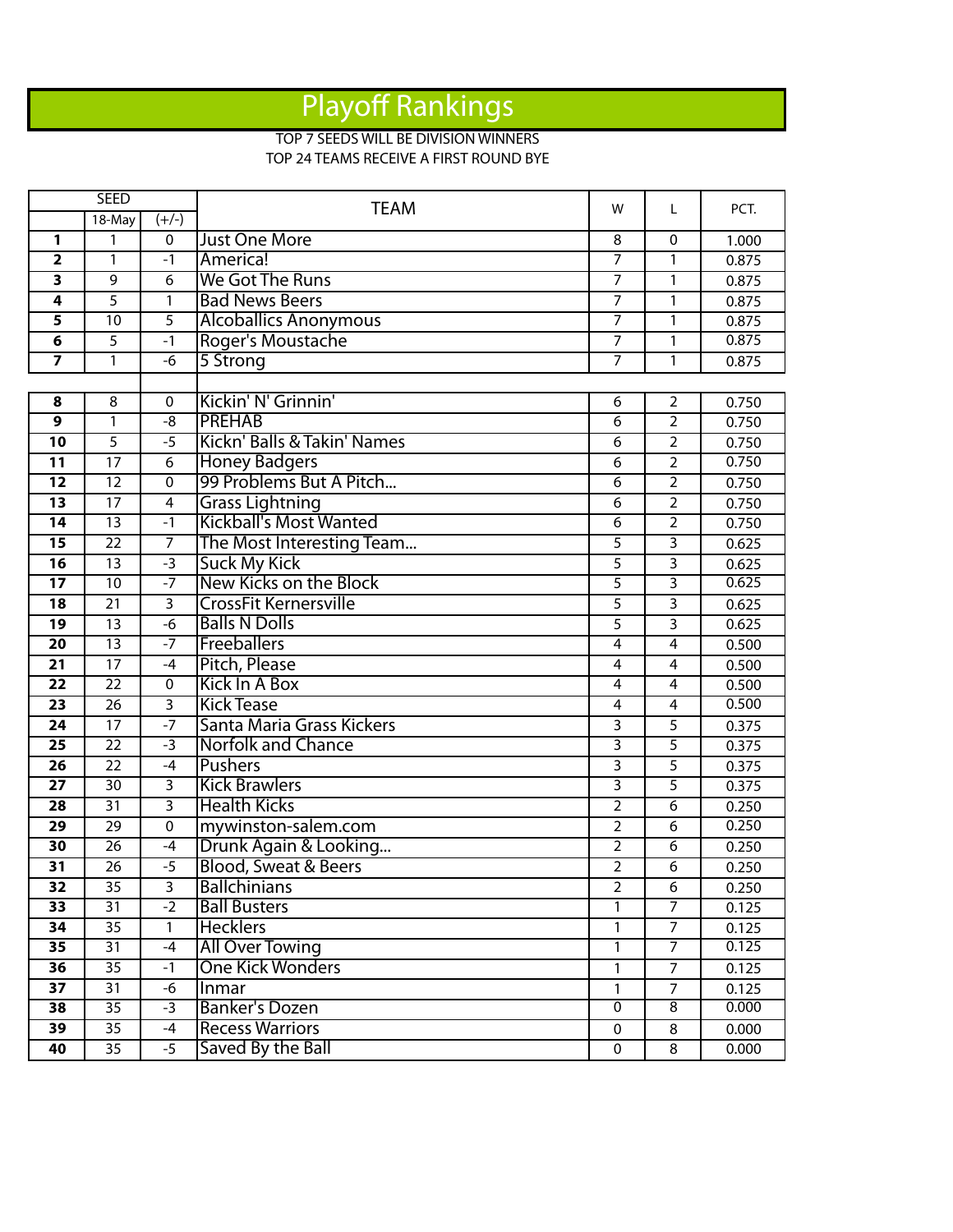

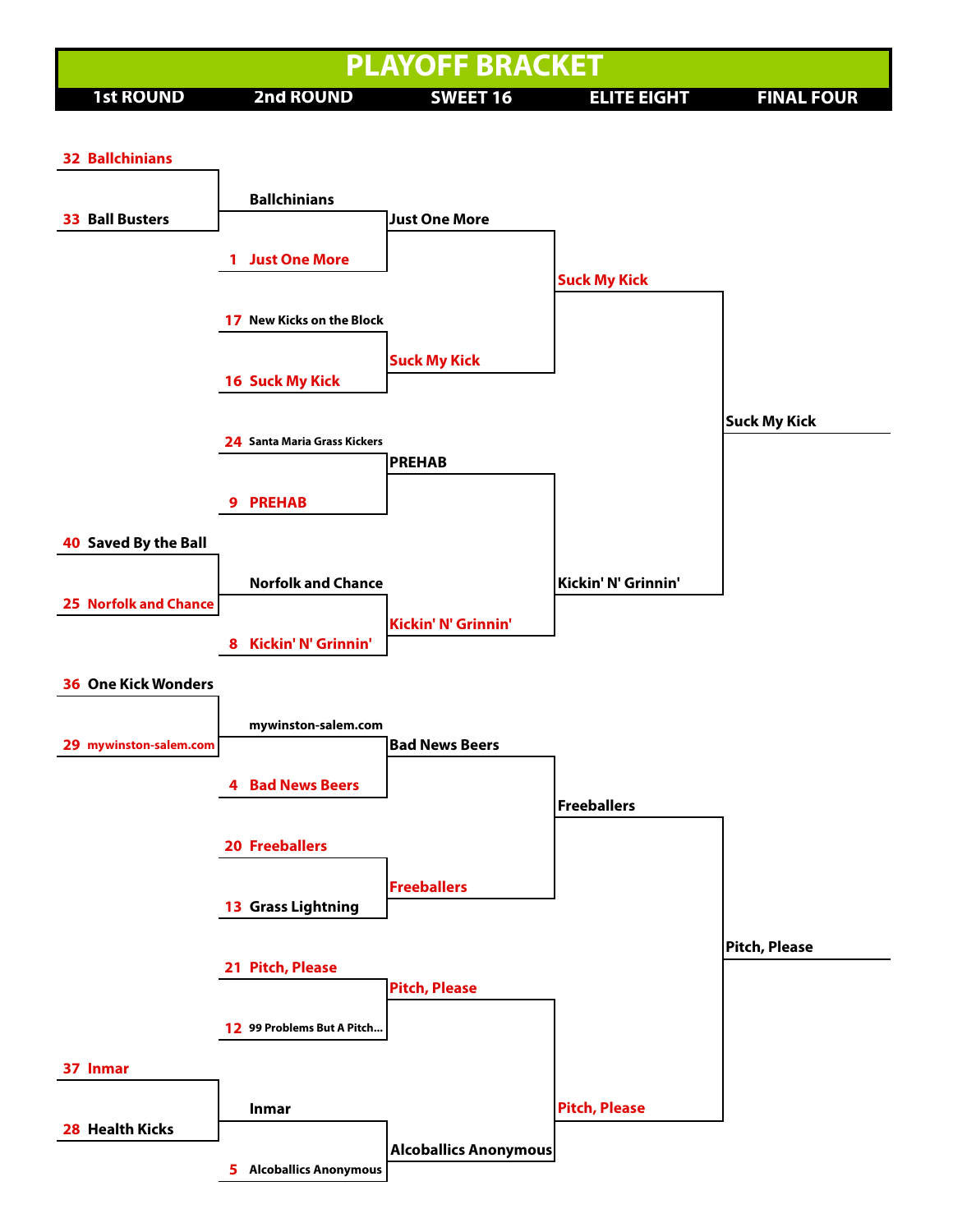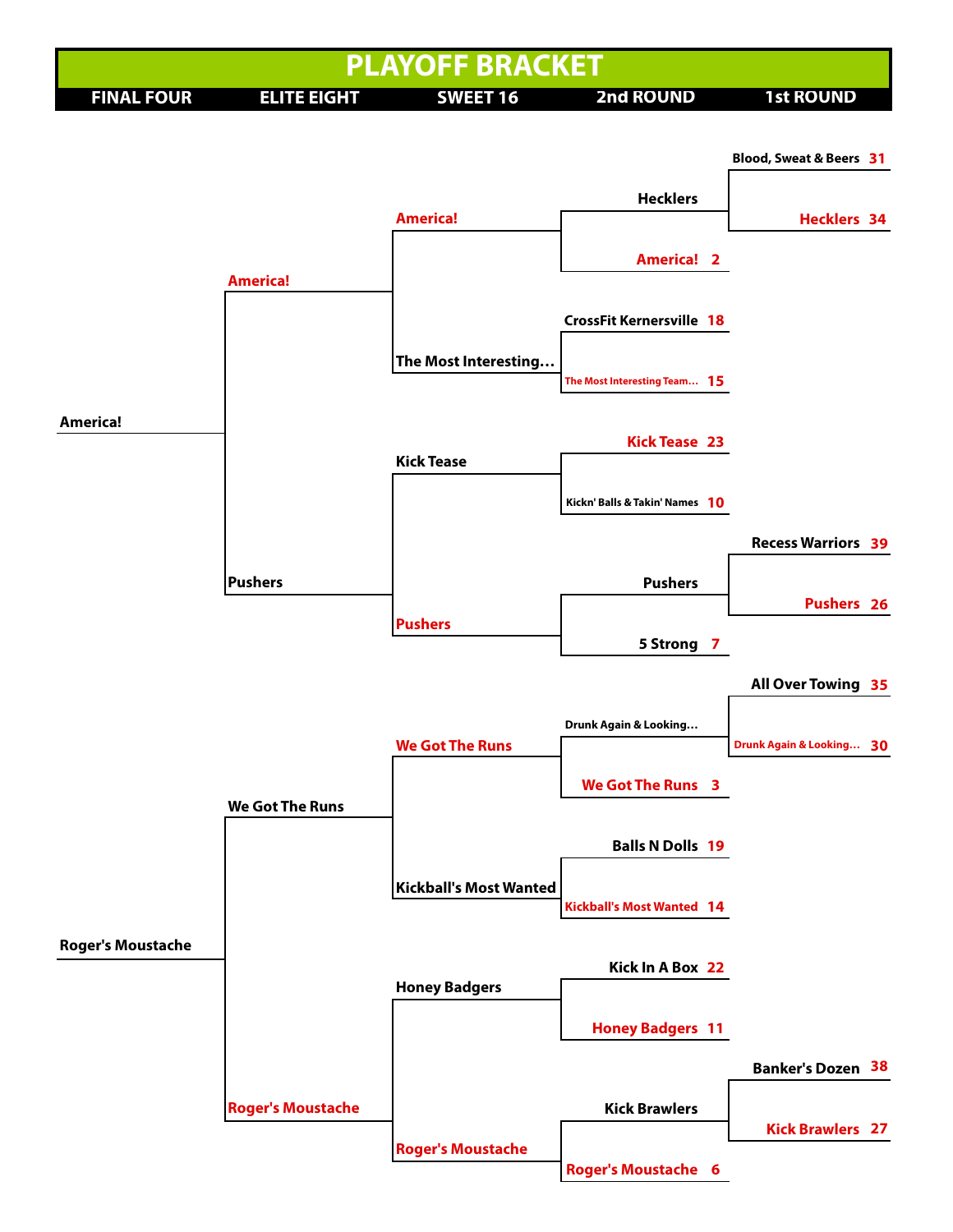